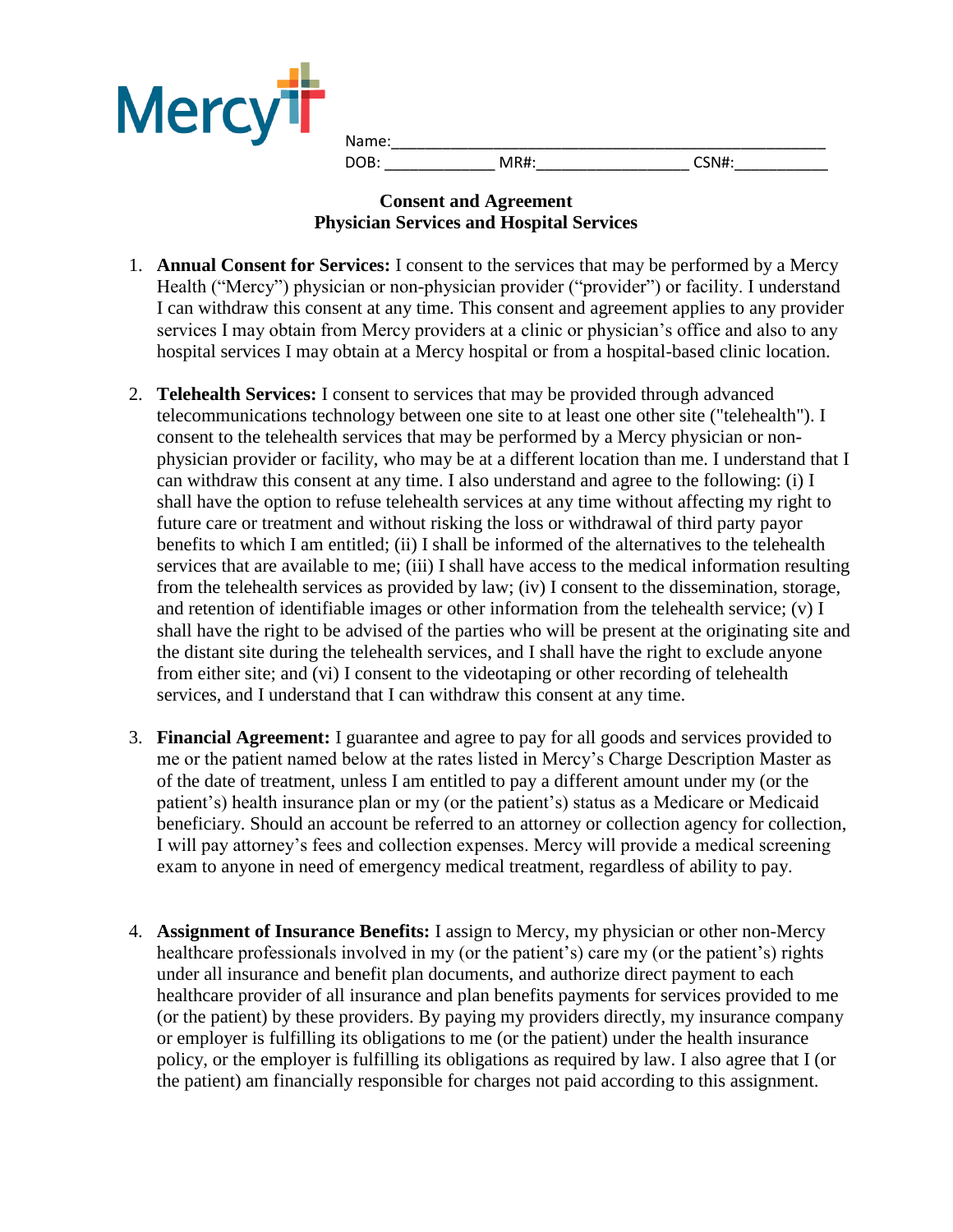

| _______ |  |
|---------|--|

- 5. **Medicare Assignment:** I certify that the information given by me in applying for payment from any third party payor, including payment under Title XVIII of the Social Security Act, is correct. I request that payment of authorized benefits be made in my (or the patient's) behalf, and I authorize the Social Security Administration Office of the Department of Health and Human Services to release information regarding my (or the patient's) eligibility for coverage under Medicare Part A and Part B, including but not limited to the effective date of such coverage. I also authorize Mercy to release to the Social Security Administration or its intermediaries or carriers any information needed for this or a related Medicare claim.
- 6. **Notice of Privacy Practices:** I acknowledge that I have received a copy of the Notice of Privacy Practices (NOPP), which describes when Mercy may use or disclose information for treatment, payment and health care operations. The NOPP is considered part of this Consent and Agreement by this reference. I understand that the NOPP is only provided the first time I receive services from the hospital and is otherwise available upon request and on Mercy's website.
- 7. **Monitoring:** I understand that monitoring services may be provided through mobile application, medical device, or other technology. I understand that Mercy facilities may use video monitoring in patient care areas when there is clinical need and in common areas for security purposes. I consent to such technology and video monitoring, with the understanding that any images, audio, or data from the monitoring are not readily available to visitors or the public and will not be disclosed except as required or permitted by law.
- 8. **Legal Relationship between Hospital and Provider:** I understand that when I am hospitalized, I am under the care and supervision of my attending provider, and it is the responsibility of the hospital and nursing staff to carry out his/her instructions. It is the responsibility of my provider or surgeon to obtain my informed consent, when required, for specific medical or surgical treatment, special diagnostic or therapeutic procedures, or hospital services provided to me under instruction of the provider.
- 9. **Clinic and Hospital Rules:** I understand that my visitors and I must obey all Mercy clinic and hospital rules. I understand that if I or my visitors do not follow the rules, Mercy may pursue corrective action.
- 10. **Personal Valuables:** I understand that as a patient, I am encouraged to leave valuable personal items at home. While Mercy may maintain a safe for small personal items of usual value, Mercy is not responsible for the loss or damage to these items.
- 11. **Demographic Information:** I have reviewed the demographic informtiton listed for me and confirm that it is correct. I am aware that I need to inform Mercy of any changes as soon as possible.